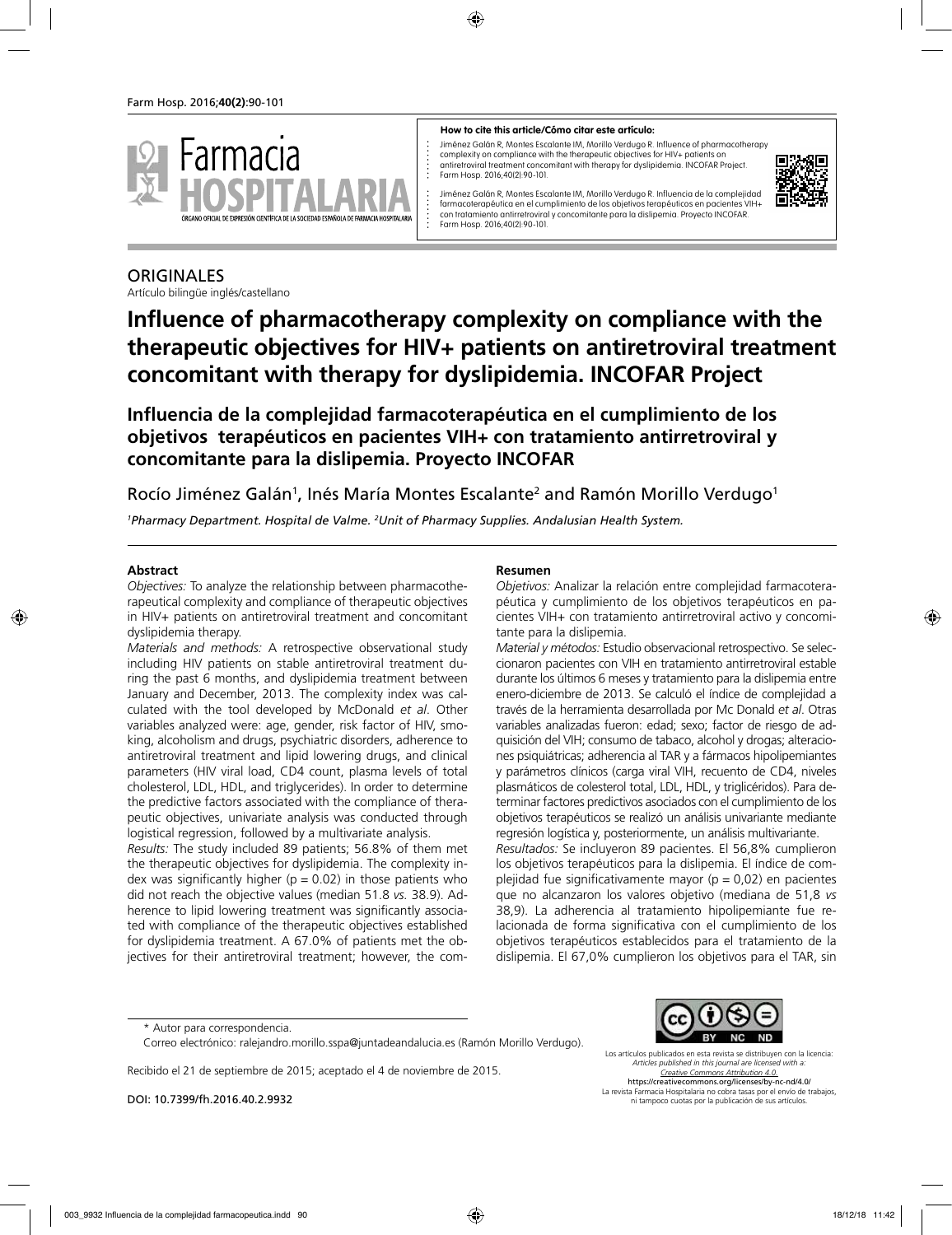plexity index was not significantly higher ( $p = 0.06$ ) in those patients who did not meet said objectives.

*Conclusions:* Pharmacotherapeutical complexity represents a key factor in terms of achieving health objectives in HIV+ patients on treatment for dyslipidemia.

**KEYWORDS** HIV; Dyslipidemia; Pharmacotherapeutical complexity; Adherence

Farm Hosp. 2016;**40(2)**:90-101

# **Contribution to scientific literature**

Comorbidities associated with HIV are currently requiring a global pharmacotherapeutical follow-up of these patients, not only focused on their antiretroviral medication, due to the chronification of this disease and the population aging, among other factors. One of the most prevalent comorbidities in this group of patients is dyslipidemia. On 2011, the last American Consensus was published, recommending that pharmacotherapeutical follow-up for patients should be prioritized according to the complexity indexes of treatment. There is one tool already available for this, developed by McDonald *et al*, which allows to calculate the complexity index for any type of treatment regimen. However, no study has used said approach in order to demonstrate the relationship between pharmacotherapeutical complexity and compliance of pharmacotherapeutical objectives in the HIV setting.

This study demonstrates the utility and relationship between the pharmacotherapeutical complexity of treatments prescribed and the compliance of therapeutic objectives established for HIV+ patients on dyslipidemia treatment. Our outcomes indicate that the majority of patients present an adequate control of their HIV; however, practically half of them are not meeting the therapeutic objectives for dyslipidemia; the probability for this is higher in those with a higher pharmacotherapeutical complexity index.

Understanding this aspect will allow specialists to select those patients who require a closer and more intensive pharmaceutical care.

#### **Introduction**

High-activity antiretroviral treatment (ART) has reduced to a high extent the morbimortality caused by HIV infection, and turned it into a chronic disease<sup>1,2,3,4,5</sup>. This fact has changed significantly the current view of HIV as a disease, and the development of other comorbidities common to the rest of the overall population has acquired an increasingly higher importance.

In this sense, HIV+ patients present an increased cardiovascular risk compared to the overall population<sup>6</sup>. Some of the reasons leading to this increase are the metabolic alterations caused by the virus, as well as the dyslipidemia caused by some antiretroviral drugs<sup>7,8</sup>. The

embargo el índice de complejidad no fue significativamente mayor ( $p = 0.06$ ) en los pacientes que no cumplían objetivos. *Conclusiones:* La complejidad farmacoterapéutica constituye un factor clave en la consecución de los objetivos de salud en pacientes VIH+ que reciben tratamiento para la dislipemia.

#### **PALABRAS CLAVE**

VIH; Dislipemia; Complejidad farmacoterapéutica; Adherencia

Farm Hosp. 2016;**40(2)**:90-101

presence of these concomitant diseases varies according to the different populations analyzed. In the D:A:D cohort9 there was a 33% prevalence of patients with hypertriglyceridemia and 22% with hypercholesterolemia. Similar outcomes were found in another recently published study, where there was a 35% prevalence of dyslipidemia<sup>10</sup>. However, in a study conducted in 2009 with HIV patients >70-year-old, there was a 54% prevalence of dyslipidemia<sup>11</sup>, a value significantly above those obtained in other studies.

Currently, ART simplification is already a reality for certain patient types. However, due to the individualized nature of the prescription of this type of drugs, there are many treatment regimens that continue being complex. And we must add to this fact the difficulty represented by the treatment of concomitant conditions, such as hypercholesterolemia and/or hypertriglyceridemia, in terms of patients understanding their therapeutic regimens.

An optimal adherence to antiretroviral treatment, allowing to maintain its strict compliance, is essential in order to achieve the therapeutical objectives intended with this type of therapies: virological suppression and immunological recovery<sup>12</sup>. However, even though hospital pharmacists have focused a major part of their activity in HIV patient follow-up, the outcomes of the Andhalusida study<sup>13</sup> have demonstrated that lack of training and time are impairing the development of support measures for antiretroviral adherence.

According to the latest American Consensus on pharmaceutical practice<sup>14</sup>, pharmacotherapeutical follow-up of patients must be conducted based on therapy complexity criteria, as well as the severity of the disease and other comorbidities. On 2007, Martin *et al* published15 an approximation to an Antiretroviral Complexity Index, which was the first step to determine the relationship between the complexity of antiretroviral treatments, adherence, and the clinical outcomes obtained. Among others, the following data were taken into account when preparing this index: dosing regimen, pharmaceutical formulation, storage conditions, or instructions on how to take the medication adequately. As stated in the publication by Martin *el al*. 15, this index presents a series of limitations. Firstly, only retroviral medication is taken into account, it has not been developed or validated for the rest of the concomitant medication (moreover, the antire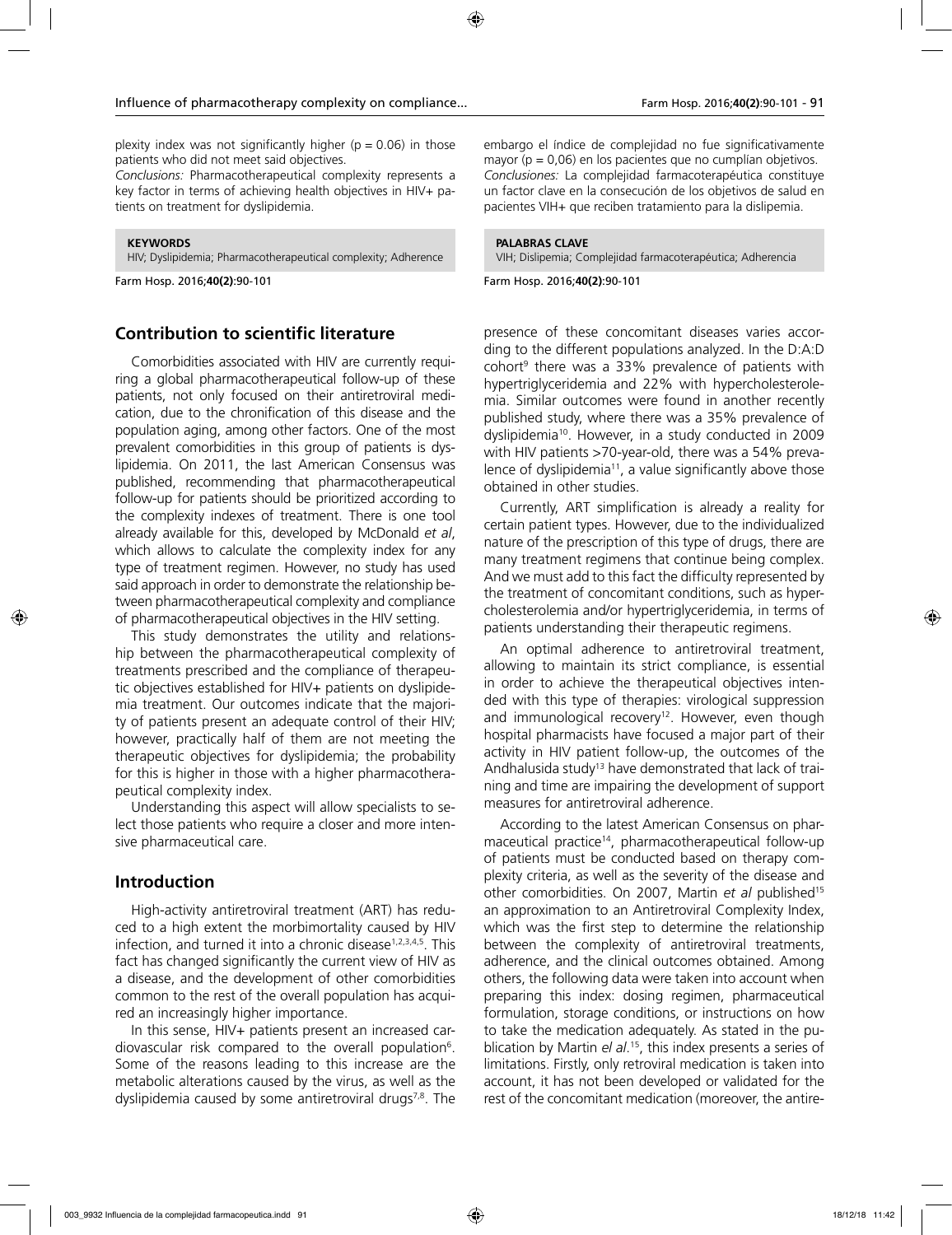troviral armamentarium currently available is much more varied than the one existing back in 2007). Secondly, it must be explained how treatment complexity affects adherence, and to determine a cut-off point in the index to indicate which patients are at higher risk of lack of compliance due to their treatment complexity. Subsequently, Mc Donald *et al.*16 developed a tool which allowed to calculate the complexity index for any type of regimen. However, there is still no knowledge about the impact of complexity on adherence and therapeutic success.

The objective of this study is to analyze the relationship between the pharmacotherapeutical complexity of the treatments prescribed and the compliance of therapeutic objectives established for HIV+ patients on dyslipidemia treatment (hypercholesterolemia and/or hypertriglyceridemia).

## **Materials and methods**

An observational, single-centre, retrospective study, which included all patients who met the previously defined inclusion criteria between January and December, 2013. The study also included those >18-year-old patients on active antiretroviral treatment seen as outpatients in Pharmacy Care Units who had undergone a stable antiretroviral treatment without any modifications during the past 6 months. Additionally, patients should have a prescription by their HIV specialist or Primary Care physician for dyslipidemia treatment (hypercholesterolemia and/or hypertriglyceridemia): statins, fibrates, ezetimibe and/or resins.

All patients should have records for antiretroviral drug dispensed during the period studied (prepared by the Hospital Pharmacy Unit), and a record of prescribed drugs, through electronic prescription, targeted to the concomitant conditions studied (dyslipidemias), dispensed at retail pharmacies.

All those patients included in clinical trials during the period of this study were excluded.

In order to determine the relationship existing between pharmacotherapeutical complexity and the compliance of therapeutic objectives, for HIV infection we have defined it as: undetectable viral load, defined as a value <50 copies/ml, and a normalized level of CD4 lymphocytes (defined as  $CD4 > 200$  cells/ $\mu$ L). For dyslipidemia treatment, it was defined as follows: in the case of hypercholesterolemia, the target LDL level was defined individually for each patient, based on their cardiovascular risk estimated through the SCORE (Systemic Coronary Risk Estimation) System. The following values were determined, based on cardiovascular risk<sup>17,18</sup>: very high risk: LDL< 70 mg/dL, high risk: LDL < 100 mg/dL, moderate risk: LDL < 130 mg/dl. For hypertriglyceridemia treatment, the target value of triglycerides was <150 mg/dl.

The following were collected as independent variables: age, gender, complexity index, risk factors of HIV, use of drugs or alcohol, smoking, psychiatric condition, treatment compliance to ART (defined as an adherence rate superior or equal to 90%, according to dispensing records), adherence to lipid lowering treatment (defined as an adherence rate superior or equal to 80%19), and co-infection by HCV.

Complexity index determination was established by assigning a score to each patient, based on the complexity of their drug therapy. This was conducted through the web tool developed by the University of Colorado<sup>16</sup> available at: http://www.ucdenver.edu/academics/colleges/pharmacy/Research/researchareas/Pages/researchareas.aspx.

Patient selection and the assessment of therapeutic adherence regarding antiretroviral treatment were conducted through the Program for Outpatient Dispensing of the Hospital Pharmacy Unit. The identification of patients on treatment with any lipid lowering drug during this specific period, as well as the quantification of adherence to said treatments, was conducted using the Electronic Prescription Program of the Andalusian Health System (Diraya®).

Clinical and lab test data were collected from the electronic clinical records and lab test reviews.

For statistical analysis, quantitative variables were initially summed up with mean values and typical deviations, or, in case of asymmetrical distributions, with median values and percentiles (P25 and P75); and qualitative variables, with percentages.

In order to compare mean values of quantitative variables among sub-groups, the Student's t test was used for independent samples, or the Mann-Whitney non-parametric U Test in case of non-normal distributions. If any significant differences were observed, 95% Confidence Intervals were found for differences in mean (or median, if relevant) values. On the other hand, contingency tables were prepared and the Chi-Square Test was used in order to analyze the relationship between qualitative variables: or otherwise, the Monte Carlo Asymptotic Method and Exact Test. Table interpretation was conducted through corrected typified residues. Finally, and with the aim to find factors predicting poor compliance, a model of binary logistical regression was conducted after a previous univariate analysis, which identified those independent variables associated with not achieving pharmacotherapeutical objectives, which were then entered into the multivariate model for final selection (the criterion for inclusion of variables in the multivariate model was: those which presented a  $p<0.25$  value in the univariate model).

Given that the objective of the study was to prepare a multivariate logistical regression model in order to identify independent variables to predict compliance with the specified pharmacotherapeutical objectives (yes/no), sample size was determined through Freeman's Rule  $10*(k+1)$ , where k is the number of potential predictor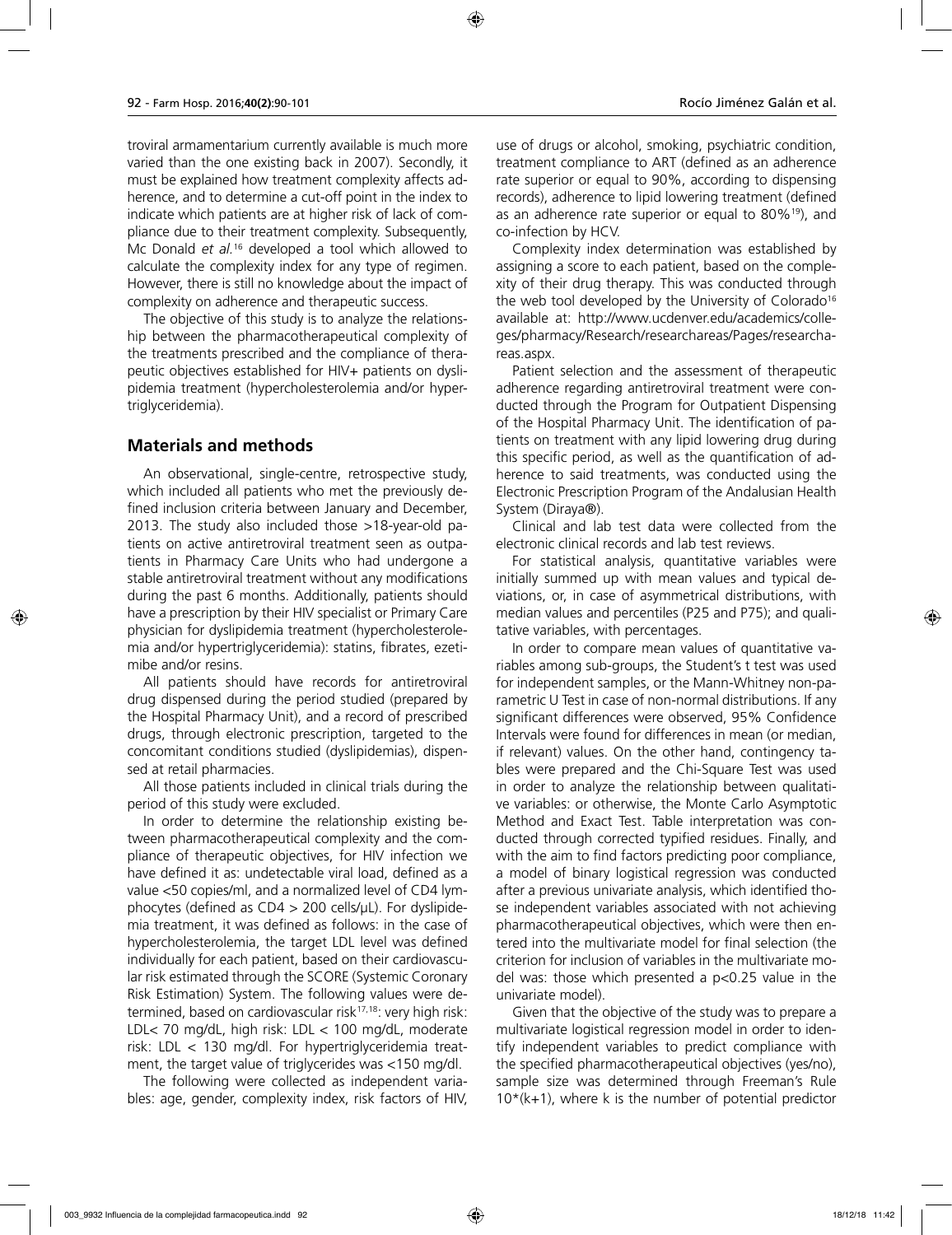variables. As there were 9 predictor variables, the size of the sample should be 100 patients, and accepting 20% losses, it should be 120 patients.

This study was approved by the Andalusian Ethics Committee of Biomedical Research.

# **Results**

Eighty-nine (89) patients were included in the study. The majority of patients were male (76.4%). Basal characteristics of patients are shown in Table 1. Regarding type of lipid lowering treatment prescribed, 86.5% of patients received treatment with a statin, 10.1% with fibrates, and 3.4% with combinations of statins and fibrates.

Out of these patients, 56.2% met the objectives established for dyslipidemia treatment. Table 2 shows a summary of the baseline characteristics of patients based on compliance or lack of compliance with therapeutic objectives. Demographic characteristics of patients,

| <b>Table 1.</b> Baseline characteristics of the study population |                     |  |  |  |
|------------------------------------------------------------------|---------------------|--|--|--|
| Variable                                                         | Frequency           |  |  |  |
| Gender                                                           |                     |  |  |  |
| Male $n$ $(\%)$                                                  | 68 (76.4)           |  |  |  |
| Median age (RIQ)                                                 | 50.04 (45.79-56.41) |  |  |  |
| Risk factor of infection                                         |                     |  |  |  |
| - Sexual                                                         | 47 (52.8)           |  |  |  |
| - PDA                                                            | 42 (47.2)           |  |  |  |
| Use of drugs or alcohol $n(\%)$                                  | 7(7.9)              |  |  |  |
| Smoking $n(\%)$                                                  | 20(22.5)            |  |  |  |
| Presence of psychiatric disorder n(%)                            | 14(15.7)            |  |  |  |
| $HCV$ co-infection $n\ll 0$<br>37(41.6)                          |                     |  |  |  |
| PDA: parenteral drug addiction; HCV: Hepatitis C virus.          |                     |  |  |  |

way of infection, use of drugs or alcohol, presence of psychiatric condition, or HCV co-infection, were similar in both groups; no statistically significant differences were found. On the other hand, the median complexity index was significantly higher in those patients who did not meet therapeutic objectives (10.0 vs. 14.7 p=0.027). Likewise, the proportion of patients with adherence to lipid lowering treatment was significantly higher among patients who met the therapeutic objectives (40 vs. 19; p=0.020).

On the other hand, the outcomes obtained from the multivariate analysis (Table 3) showed that both the complexity index and the adherence to lipid lowering treatment perform as independent predictive factors of compliance with those therapeutic objectives established for dyslipidemia treatment.

A 67.0% of patients met the objectives established for their antiretroviral treatment. The baseline characteristics of patients, based on compliance or lack of compliance with the objectives, were similar for the majority (Table 4). The mean complexity index was higher in those patients who did not meet the objectives; however, this difference did not reach statistical significance. Regarding adherence, 82% of patients had good adherence to treatment, and no statistically significant differences were found in the proportion of adherent patients who met the objectives and those who did not.

## **Discussion**

In this study, drug therapy complexity and adherence to lipid lowering treatment have been identified as factors predicting compliance with the therapeutic objectives established for dyslipidemia treatment in HIV+ patients on active ART. So far, the majority of studies conducted on HIV patients have focused exclusively on assessing adherence to ART, as well as on determining

| Table 2. Univariate analysis of the factors associated with compliance with the therapeutic objectives determined for |  |
|-----------------------------------------------------------------------------------------------------------------------|--|
| dyslipidemia treatment                                                                                                |  |

| Variable                                            | Objectives met    | Objectives not met | <b>OR</b> | p (95% CI)        |
|-----------------------------------------------------|-------------------|--------------------|-----------|-------------------|
| Gender                                              |                   |                    |           |                   |
| - Male $n$ $(\%)$                                   | 36(72.0)          | 32(81.6)           | 1.77      | $0.3(0.6-4.8)$    |
| Median age (IQR)                                    | 50.0 (46.4; 55.9) | 50.2 (45.4; 57.9)  | 1.0       | $0.9(0.9-1.0)$    |
| Risk factor of HIV infection<br>- Sexual $n$ $(\%)$ | 28(56.0)          | 18(47.4)           | 1.4       | $0.4(0.6-3.2)$    |
| Use of alcohol or drugs $n$ (%)                     | 1(2.6)            | 6(12)              | 0.5       | $0.5(0.6-4.7)$    |
| Smoking $n$ $(\%)$                                  | 9(18.0)           | 11(28.9)           | 1.1       | $0.8(0.3-3.9)$    |
| Psychiatric condition n (%)                         | 8(16.0)           | 6(15.8)            | 0.9       | $0.9(0.3-3.1)$    |
| $HIV/HCV$ co-infection n $(\%)$                     | 21(42.0)          | 16(42.1)           | 0.8       | $0.7(0.3-2.3)$    |
| Median complexity index (IQR)                       | 10(6.7; 13.8)     | 14.7(9.7; 18.5)    | 1.08      | $0.02(1.0-1.2)$   |
| Adherence to lipid lowering treatment               | 40 (80)           | 19 (50)            | 2.8       | $0.02(1.1 - 7.0)$ |

OR: Odd ratio; PDA: Parenteral Drug Addiction; IQR: Interquartile Range.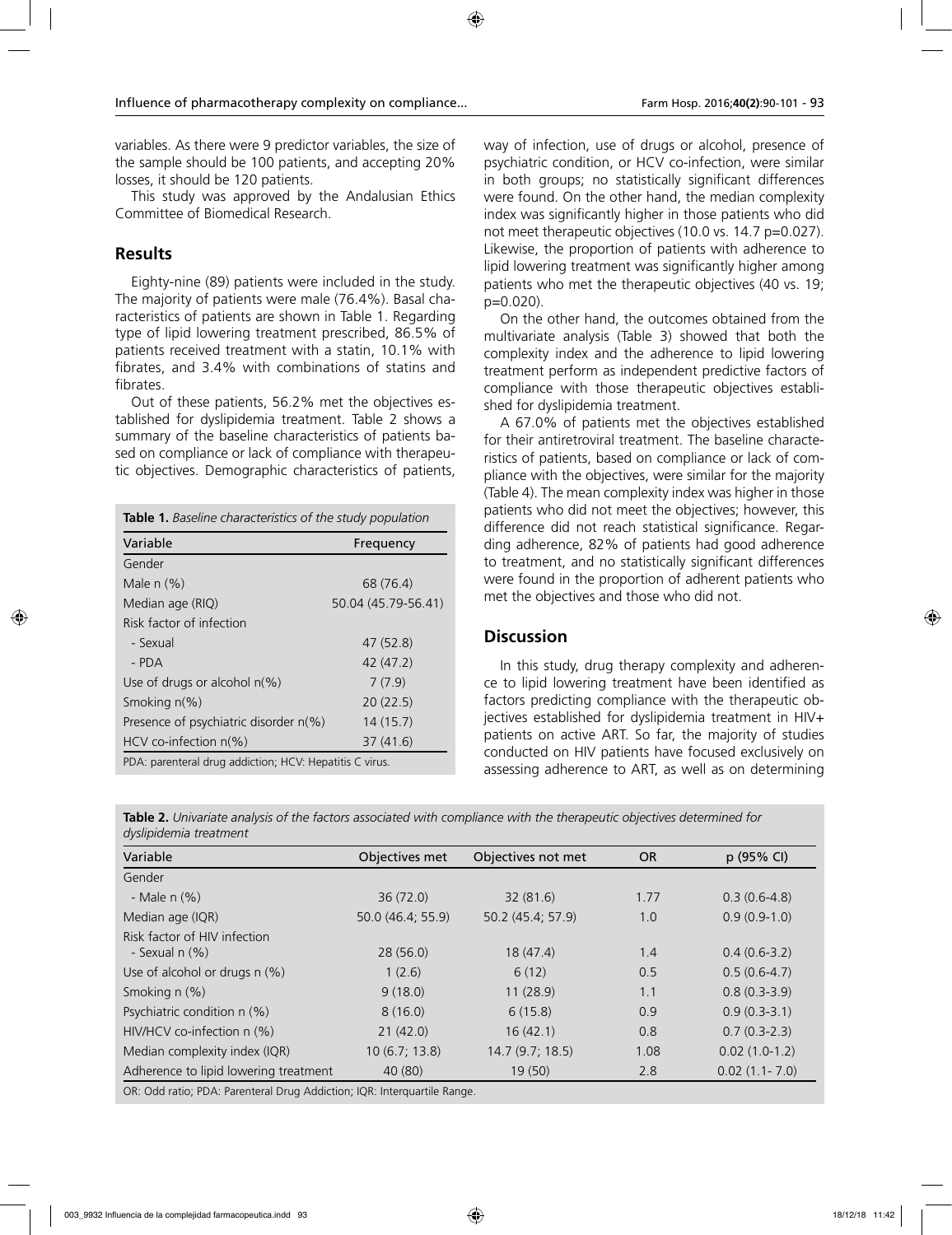**Table 3.** *Multivariate analysis of independent predictive factors for compliance of the therapeutic objectives determined for dyslipidemia treatment*

| Variable                              | OR   | p(95% Cl)         |
|---------------------------------------|------|-------------------|
| Complexity Index                      |      | $0.007(1.0-1.2)$  |
| Adherence to lipid lowering treatment | 6.04 | $0.001(2.0-17.6)$ |
| OR: Odd ratio.                        |      |                   |

**Table 4.** *Univariate analysis of the factors associated with compliance of the therapeutic objectives for antiretroviral treatment* 

| Variable                                    | Objectives met    | Objectives not met | <b>OR</b> | P(95% CI)          |
|---------------------------------------------|-------------------|--------------------|-----------|--------------------|
| Gender                                      |                   |                    |           |                    |
| Male $n$ $%$ )                              | 49 (71.6)         | 19(90.0)           | 3.5       | $0.1(0.7-16.9)$    |
| Median age (RIQ)                            | 50.0 (46.4; 55.9) | 50.2 (45.3; 57.8)  | 1.04      | $0.09(0.99-1.08)$  |
| Risk factor of HIV infection PDA n (%)      | 30(44.8)          | 11(55.0)           | 1.5       | $0.4(0.5-4.1)$     |
| Use of alcohol or drugs n (%)               | 6(9.0)            | 1(5.0)             | 0.53      | $0.57(0.06-4.7)$   |
| Smoking $n$ $(\%)$                          | 15(22.4)          | 4(20.0)            | 0.86      | $0.82(0.25-2.9)$   |
| Presence of psychiatric disorder n (%)      | 12(17.9)          | 2(10.0)            | 0.5       | $0.4(0.1-2.4)$     |
| Co-infection with HVC $n$ (%)               | 28(41.8)          | 9(45.0)            | 1.1       | $0.79(0.42 - 5.1)$ |
| Median complexity index n (RIQ)             | 10.0(6.75;13.8)   | 14.7(9.7;18.5)     | 1.07      | $0.06(0.9-1.15)$   |
| Adherence to antiretroviral therapy $n$ (%) | 57(85.1)          | 16(80.0)           | 1.4       | $0.59(0.39-5.1)$   |

the factors associated with ART success. However, the disease chronification, and the gradual increase in the number of patients who present other chronic comorbidities, leads to the need to acquire a more general view, and to conduct pharmacotherapeutical follow-up for each one of the chronic conditions presented by patients, rather than to focus exclusively on antiretroviral medication.

On one hand, polypharmacy, typically defined as the use of 5 or more medications<sup>20</sup>, has been associated with a higher risk of lack of adherence in the overall population<sup>21,22,23</sup>, and is currently considered one of the greatest challenges in pharmacotherapeutical follow-up for HIV+ patients, at the same level as population aging24,25. Though this has been less studied in HIV+ patients, polypharmacy has been recently associated with a lower adherence to ARTs<sup>26</sup>. However, the term polypharmacy refers exclusively to the number of different medications taken by the patient. On the contrary, the concept of therapeutic complexity is more accurate, and currently we already have tools which allow us to determine objectively a numeric value27,28. Although it has been identified<sup>26</sup> that therapeutic regimen complexity has a significant impact on adherence to ART, we continued further in our study, and determined the influence of complexity upon HIV control, and did not find any statistically significant differences; however, we must point out that therapeutic complexity tends to be higher in those patients with no HIV control. At the same time, adherence was not associated with adequate HIV control either. Maybe the reason for these outcomes could be that the majority of patients presented an adequate HIV control.

On the contrary, almost half of patients did not present an adequate control of their dyslipidemia. These outcomes differ from the ones found in other study conducted also with HIV patients<sup>10</sup>, where 75% of patients treated with lipid lowering drugs met their therapeutic objectives. However, we must state that these objectives were not as strict as the ones used in our study, and this could justify the difference found. Regarding its influence on dyslipidemia control, we found that the complexity index was significantly higher in those who did not meet the objectives for the treatment of this condition. No studies have determined so far the influence of therapy complexity upon the therapeutic success of the lipid lowering therapy, either in HIV patients or in the overall population.

Adherence to lipid lowering treatment was also another factor predicting therapeutic success<sup>29</sup>. The adherence rate for lipid lowering treatment is similar to the outcomes of a meta-analysis conducted in non-HIV population, where the mean adherence was 46%. On the other hand, even though in our study we have not determined if there is any relationship between complexity and adherence to lipid lowering treatment, there are published articles where complexity was associated with a lower adherence to this type of drugs<sup>30,31</sup>. However, one of the main aspects determining the potential comparison of the outcomes found in different studies is the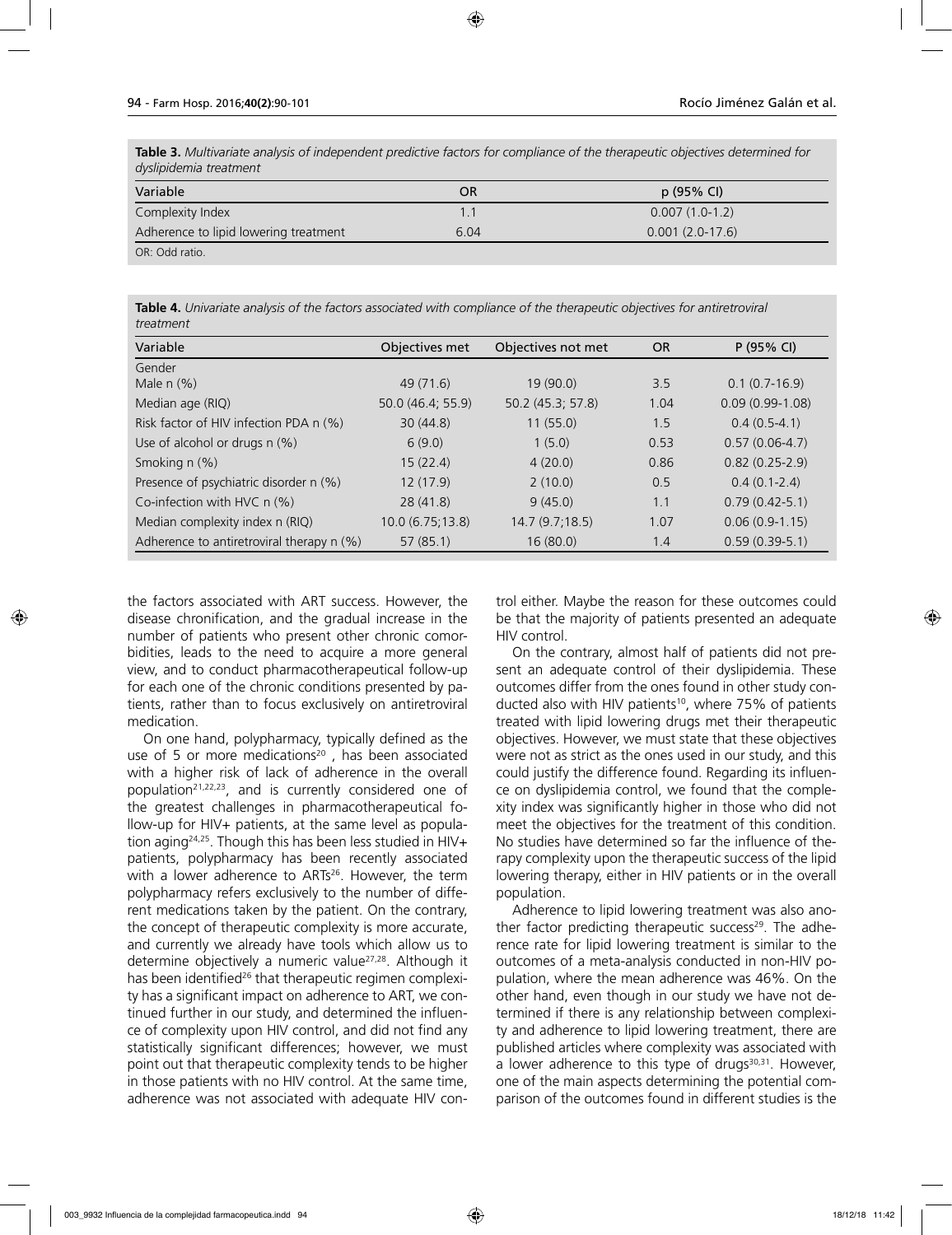heterogeneity in the manner of evaluating therapeutic complexity.

All these outcomes and their analysis suggest the need to conduct a closer pharmacotherapeutical follow-up of all the concomitant medication used by the patient, and not only of the ART. Moreover, the complexity index is identified in our study as a key factor in the success of the lipid lowering therapy; therefore, its calculation can represent an essential tool in the pharmacotherapeutical follow-up of patients, in order to stratify them and thus offer the level of pharmaceutical care adequate to their individual needs.

One of the main limitations of this study is its retrospective and single-centre design. Lack of data for some patients led to their exclusion from the study, and to not completing the sample size defined according to Freeman's Rule. However, despite this, the statistical tests applied in multivariate analysis allowed to determine the validity of statistical analysis with the population included in the study (the Hosmer-Lemeshow Test (p=0.435) indicates that the outcomes are valid and reliable). On the other hand, some factors which might have an influence in achieving the therapeutic objectives for dyslipidemia were not taken into account, such as diet or the specific effect of some antiretrovirals on this comorbidity; moreover, there was no analysis of the rest of the medication, other than that targeted at the treatment of dyslipidemia or HIV, which also have an impact on pharmacotherapeutical complexity. Finally, adherence could only be determined through dispensing records, given the study design.

Our results suggest the need to develop future lines of research, with the aim to further understand the cutoff points, within the pharmacotherapeutical complexity index, which delimit therapeutic success and failure. It is also important to determine which factor or factors could be useful at the time of selecting those patients who will require a more complex and intensive pharmaceutical care.

Summing up, while the majority of patients present an adequate HIV control, practically half of HIV+ patients are not meeting the therapeutic objectives for dyslipidemia, particularly those with a higher pharmacotherapeutical complexity index.

# **Bibliography**

- 1. D' Arminio Monforte A, Sabin CA, Phillips A, Sterne J, May M, Justice A, et al. The changing incidence of AIDS events in patients receiving highly active antiretroviral therapy. Arch Intern Med. 2005 Feb 28;165(4):416–23.
- 2. HIV-CAUSAL Collaboration, Ray M, Logan R, Sterne JAC, Hernández-Díaz S, Robins JM, et al. The effect of combined antiretroviral therapy on the overall mortality of HIV-infected individuals. AIDS Lond Engl. 2010 Jan 2;24(1):123–37.
- 3. Sterne JAC, Hernán MA, Ledergerber B, Tilling K, Weber R, Sendi P, et al. Long-term effectiveness of potent antiretroviral therapy in preventing AIDS and death: a prospective cohort study. Lancet. 2005 Aug 30;366(9483):378–84.
- 4. Antiretroviral Therapy Cohort Collaboration. Life expectancy of individuals on combination antiretroviral therapy in high-income countries: a collaborative analysis of 14 cohort studies. Lancet Lond Engl. 2008 Jul 26;372(9635):293–9.
- 5. Effros RB, Fletcher CV, Gebo K, Halter JB, Hazzard WR, Horne FM, et al. Aging and infectious diseases: workshop on HIV infection and aging: what is known and future research directions. Clin Infect Dis Off Publ Infect Dis Soc Am. 2008 Aug 15;47(4):542–53.
- 6. Grinspoon SK, Grunfeld C, Kotler DP, Currier JS, Lundgren JD, Dubé MP, et al. State of the science conference: Initiative to decrease cardiovascular risk and increase quality of care for patients living with HIV/AIDS: executive summary. Circulation. 2008 Jul 8;118(2):198–210.
- 7. Currier JS, Lundgren JD, Carr A, Klein D, Sabin CA, Sax PE, et al. Epidemiological evidence for cardiovascular disease in HIV-infected patients and relationship to highly active antiretroviral therapy. Circulation. 2008 Jul 8;118(2):e29–35.
- 8. Friis-Møller N, Thiébaut R, Reiss P, Weber R, Monforte AD, De Wit S, et al. Predicting the risk of cardiovascular disease in HIV-infected patients: the data collection on adverse effects of anti-HIV drugs study. Eur J Cardiovasc Prev Rehabil Off J Eur Soc Cardiol Work Groups Epidemiol Prev Card Rehabil Exerc Physiol. 2010 Oct;17(5):491–501.
- 9. Friis-Møller N, Sabin CA, Weber R, d' Arminio Monforte A, El-Sadr WM, Reiss P, et al. Combination antiretroviral therapy and the risk of myocardial infarction. N Engl J Med. 2003 Nov 20;349(21):1993–2003.
- 10. Myerson M, Poltavskiy E, Armstrong EJ, Kim S, Sharp V, Bang H. Prevalence, Treatment, and Control of Dyslipidemia and Hypertension in 4278 HIV Outpatients: JAIDS J Acquir Immune Defic Syndr. 2014 Aug;66(4):370–7.
- 11. Mothe B, Perez I, Domingo P, Podzamczer D, Ribera E, Curran A, et al. HIV-1 infection in subjects older than 70: a multicenter cross-sectional assessment in Catalonia, Spain. Curr HIV Res. 2009 Nov;7(6):597–600.
- 12. gesida-guiasclinicas-2015-tar.pdf [Internet]. [cited 2015 Oct 28]. Available from: http://www.gesida-seimc.org/contenidos/guiasclinicas/2015/gesida-guiasclinicas-2015-tar.pdf
- 13. Morillo Verdugo R, Jiménez Galán R, Almeida González C. [Multidisciplinary perspective on support for antiretroviral therapy adherence in Andalusia. Andhalusida study]. Farm Hosp Órgano Of Expr Científica Soc Esp Farm Hosp. 2012 Oct;36(5):410–23.
- 14. The consensus of the Pharmacy Practice Model Summit. Am J Health-Syst Pharm AJHP Off J Am Soc Health-Syst Pharm. 2011 Jun 15;68(12):1148–52.
- 15. Martin S, Wolters PL, Calabrese SK, Toledo-Tamula MA, Wood LV, Roby G, et al. The Antiretroviral Regimen Complexity Index. A novel method of quantifying regimen complexity. J Acquir Immune Defic Syndr 1999. 2007 Aug 15;45(5):535–44.
- 16. McDonald MV, Peng TR, Sridharan S, Foust JB, Kogan P, Pezzin LE, et al. Automating the medication regimen complexity index. J Am Med Inform Assoc JAMIA. 2013 May 1;20(3):499–505.
- 17. Microsoft Word docAlteracionesMetabolicas febrero2014 gesida-guiasclinicas-AlteracionesMetabolicasyRiesgoCV-2014. pdf [Internet]. [cited 2015 Oct 28]. Available from: http://www. gesida-seimc.org/contenidos/guiasclinicas/2014/gesida-guiasclinicas-AlteracionesMetabolicasyRiesgoCV-2014.pdf
- 18. Reiner Ž, Catapano AL, De Backer G, Graham I, Taskinen M-R, Wiklund O, et al. [ESC/EAS Guidelines for the management of dyslipidaemias]. Rev Esp Cardiol. 2011 Dec;64(12):1168.e1–1168.e60.
- 19. Chowdhury R, Khan H, Heydon E, Shroufi A, Fahimi S, Moore C, et al. Adherence to cardiovascular therapy: a meta-analysis of prevalence and clinical consequences. Eur Heart J. 2013 Oct;34(38):2940–8.
- 20. Edelman EJ, Gordon KS, Glover J, McNicholl IR, Fiellin DA, Justice AC. The next therapeutic challenge in HIV: polypharmacy. Drugs Aging. 2013 Aug;30(8):613–28.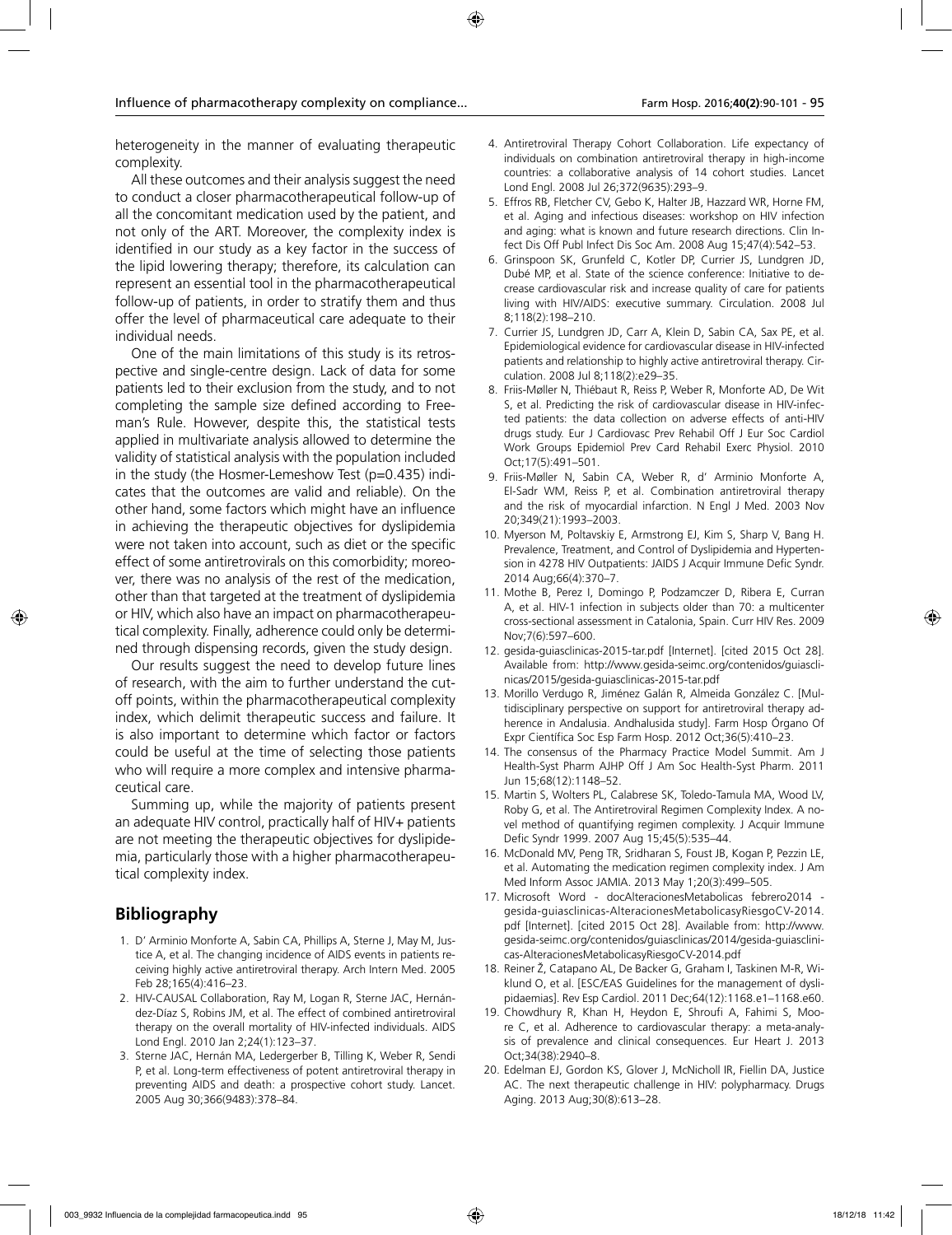- 21. Gellad WF, Grenard JL, Marcum ZA. A systematic review of barriers to medication adherence in the elderly: looking beyond cost and regimen complexity. Am J Geriatr Pharmacother. 2011 Feb;9(1):11–23.
- 22. Shah BM, Hajjar ER. Polypharmacy, adverse drug reactions, and geriatric syndromes. Clin Geriatr Med. 2012 May;28(2):173–86.
- 23. Marcum ZA, Gellad WF. Medication adherence to multidrug regimens. Clin Geriatr Med. 2012 May;28(2):287–300.
- 24. Juday T, Gupta S, Grimm K, Wagner S, Kim E. Factors associated with complete adherence to HIV combination antiretroviral therapy. HIV Clin Trials. 2011 Apr;12(2):71–8.
- 25. Gleason LJ, Luque AE, Shah K. Polypharmacy in the HIV-infected older adult population. Clin Interv Aging. 2013;8:749–63.
- 26. Cantudo-Cuenca MR, Jiménez-Galán R, Almeida-Gonzalez CV, Morillo-Verdugo R. Concurrent use of comedications reduces adherence to antiretroviral therapy among HIV-infected patients. J Manag Care Spec Pharm. 2014 Aug;20(8):844–50.
- 27. Hirsch JD, Metz KR, Hosokawa PW, Libby AM. Validation of a patient-level medication regimen complexity index as a possible tool to identify patients for medication therapy management intervention. Pharmacotherapy. 2014 Aug;34(8):826–35.
- 28. Metz KR, Fish DN, Hosokawa PW, Hirsch JD, Libby AM. Patient-Level Medication Regimen Complexity in Patients With HIV. Ann Pharmacother. 2014 Jun 17;48(9):1129–37.
- 29. Rettig SM, Wood Y, Hirsch JD. Medication regimen complexity in patients with uncontrolled hypertension and/or diabetes. J Am Pharm Assoc JAPhA. 2013 Aug;53(4):427–31.
- 30. Choudhry NK, Fischer MA, Avorn J, Liberman JN, Schneeweiss S, Pakes J, et al. The implications of therapeutic complexity on adherence to cardiovascular medications. Arch Intern Med. 2011 May 9;171(9):814–22.
- 31. Thom S, Poulter N, Field J, Patel A, Prabhakaran D, Stanton A, et al. Effects of a fixed-dose combination strategy on adherence and risk factors in patients with or at high risk of CVD: the UMPIRE randomized clinical trial. JAMA. 2013 Sep 4;310(9):918–29.

#### **Aportación a la literatura científica**

En la actualidad, las comorbilidades asociadas al VIH, debidas entre otros factores a la cronificación de esta enfermedad y al envejecimiento de la población, requiere cada vez más, que el seguimiento farmacoterapéutico a estos pacientes sea global, no centrado únicamente en la medicación antirretroviral. De entre estas comorbilidades, una de las más prevalentes en este grupo de pacientes es la dislipemia. En el año 2011 se publicó el último consenso americano en el que se recomienda que el seguimiento farmacoterapéutico a los pacientes debe priorizarse según los índices de complejidad del tratamiento. En este sentido, ya existe una herramienta, desarrollada por McDonald et al, que permite calcular el índice de complejidad para cualquier tipo de régimen. Sin embargo, ningún estudio ha utilizado dicho enfoque para demostrar la relación entre la complejidad de la farmacoterapia y el cumplimiento de objetivos farmacoterapéuticos en el ámbito del VIH.

Este estudio demuestra la utilidad y relación entre la complejidad farmacoterapéutica de los tratamientos prescritos y el cumplimiento de los objetivos terapéuticos establecidos en pacientes VIH+ en el tratamiento de la dislipemia. Nuestros resultados indican que la mayoría de los pacientes presentan un adecuado control del VIH, sin embargo, prácticamente la mitad de los mismos no cumplen objetivos terapéuticos de la dislipemia, siendo los que tienen un índice de complejidad farmacoterapéutica más elevado en los que ocurre con mayor probabilidad.

El conocimiento de este aspecto, permitirá a los especialistas seleccionar aquellos pacientes sobre los que debe llevarse a cabo una atención farmacéutica más estrecha e intensiva.

#### **Introducción**

El tratamiento antirretroviral de gran actividad (TAR) ha reducido extraordinariamente la mortalidad y morbilidad de la infección por VIH, convirtiéndola en una enfermedad crónica<sup>1,2,3,4,5</sup>). Este hecho ha cambiado sustancialmente la visión actual del VIH como enfermedad, teniendo un peso cada vez más elevado la aparición de otras comorbilidades comunes al resto de la población general.

En este sentido, los pacientes VIH+ presentan un riesgo cardiovascular incrementado respecto a la población general6 . Entre los motivos que llevan a este incremento se encuentran las alteraciones metabólicas producidas por el propio virus, así como la dislipemia producida por algunos fármacos antirretrovirales<sup>7,8</sup>. La presencia de estas enfermedades concomitantes es variable según diferentes poblaciones analizadas. En la cohorte D:A:D<sup>9</sup> se obtuvieron prevalencias del 33% de pacientes con hipertrigliceridemias y del 22% con hipercolesterolemia. Similares resultados se encontraron en otro estudio recientemente publicado, en el que la prevalencia de dislipemia fue del 35%10. Sin embargo, en un estudio realizado en 2009 en pacientes VIH mayores de 70 años, la prevalencia de dislipemia fue del 54%11, valores muy superiores a los obtenidos en otros trabajos.

Actualmente la simplificación del TAR es ya una realidad en determinados tipos de pacientes. Sin embargo, debido a la propia naturaleza individualizada de la prescripción de este tipo de fármacos, existen muchos regímenes que aún continúan siendo complejos. A este hecho hay que sumarle la dificultad que supone el tratamiento de enfermedades concomitantes como son la hipercolesterolemia y/o hipertrigliceridemia a la comprensión de los esquemas terapéuticos por parte de los pacientes.

Una óptima adherencia al tratamiento antirretroviral, que permita mantener el cumplimiento riguroso del mismo, es fundamental para alcanzar los objetivos terapéuticos que se persiguen con este tipo de terapias: supresión virológica y recuperación inmunológica<sup>12</sup>. Sin embargo, a pesar de que el farmacéutico de hospital ha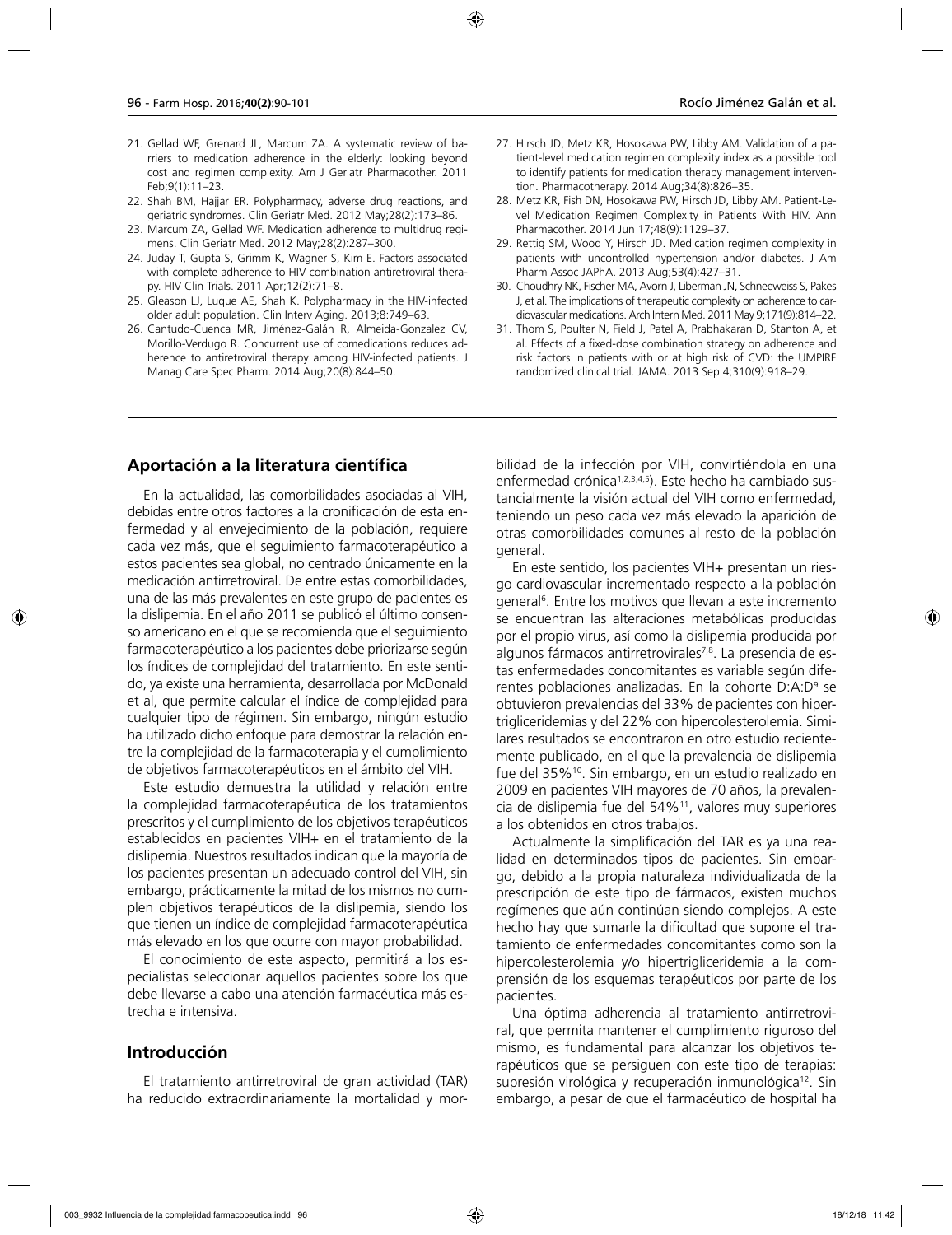centrado gran parte de su actividad en el seguimiento del paciente con VIH, los resultados del estudio Andhalusida<sup>13</sup> demostraron que la falta de formación y de tiempo dificulta el desarrollo de las medidas de apoyo a la adherencia antirretroviral.

Según el último consenso americano sobre práctica farmacéutica14, el seguimiento farmacoterapéutico de los pacientes debe realizarse en base a criterios de la complejidad de la terapia, además de la severidad de la enfermedad y otras comorbilidades. Martin et al. publicaron en 200715 una aproximación a un Índice de Complejidad Antirretroviral, que fue el primer paso para establecer qué relación existe entre la complejidad de los regímenes antirretrovirales, la adherencia y los resultados clínicos obtenidos. En la elaboración de este índice se tuvieron en cuenta datos sobre la pauta posológica, forma farmacéutica, condiciones de conservación o instrucciones sobre la correcta toma de la medicación entre otros. Tal y como recoge la publicación de Martin el al.15, este índice tiene una serie de limitaciones. En primer lugar sólo tiene en cuenta la medicación antirretroviral, no ha sido desarrollado ni validado para el resto de la medicación concomitante (a este hecho hay que sumarle que el arsenal terapéutico antirretroviral disponible actualmente es mucho más variado respecto al que había en el 2007). En segundo lugar, se debe dilucidar cómo afecta la complejidad del tratamiento a la adherencia del mismo y establecer un límite en el índice que nos indique qué pacientes están en mayor riesgo de incumplimiento por la complejidad de su tratamiento. Posteriormente, Mc Donald et al.16 desarrollaron una herramienta que permitía calcular el índice de complejidad para cualquier tipo de régimen. Sin embargo, continuamos sin conocer el impacto de la complejidad en la adherencia y éxito terapéutico.

El objetivo de este estudio es analizar la relación entre la complejidad farmacoterapéutica de los tratamientos prescritos y el cumplimiento de los objetivos terapéuticos establecidos en pacientes VIH+ en el tratamiento de la dislipemia (hipercolesterolemia y/o hipertrigliceridemia).

# **Material y métodos**

Estudio observacional, unicéntrico, retrospectivo. Se seleccionaron todos los pacientes que cumplieron los criterios de inclusión previamente definidos entre Enero-Diciembre 2013, incluyendo pacientes mayores de 18 años en tratamiento antirretroviral activo atendidos en consultas externas de Atención Farmacéutica que hubieran tenido tratamiento antirretroviral estable y sin modificaciones en los últimos 6 meses. Adicionalmente debían tener prescrito, por su médico especialista en infección por VIH o médico de atención primaria, tratamiento para la dislipemia (hipercolesterolemia y/o hipertrigliceridemia): estatinas, fibratos, ezetimiba y/o resinas.

Todos los pacientes tenían que disponer de registros de dispensación de fármacos antirretrovirales durante el periodo de estudio (realizados en el servicio de farmacia del centro hospitalario) y registro de fármacos prescritos, a través de receta electrónica, destinados para las patologías concomitantes de estudio (dislipemias) realizadas en oficinas de farmacia.

Se excluyeron a todos aquellos pacientes incluidos en ensayos clínicos durante el periodo de estudio.

Para determinar la relación existente entre la complejidad farmacoterapéutica y el cumplimiento de los objetivos terapéuticos definimos ésta como: carga viral indetectable definida como un valor <50 copias/ml y nivel normalizado de linfocitos CD4 (definido como CD4 > 200 cel/µL), para la infección por VIH. Para el tratamiento de la dislipemia se definió de la siguiente manera: en el caso de la hipercolesterolemia, el nivel LDL objetivo fue definido individualmente para cada paciente en función del riesgo cardiovascular estimado a través del sistema SCORE (Systemic Coronary Risk Estimation). Se establecieron los siguientes valores, en función del riesgo cardiovascular<sup>17,18</sup>: riesgo muy alto: LDL< 70 mg/dL, riesgo alto: LDL < 100 mg/dL, riesgo moderado: LDL < 130 mg/dl. Para el tratamiento de la hipertrigliceridemia, el valor objetivo de triglicéridos fue <150 mg/dl.

Como variables independientes se recogieron la edad, sexo, Índice de complejidad, factor de riesgo de adquisición VIH, consumo de drogas o alcohol, fumador, enfermedad psiquiátrica, adherencia terapéutica al TAR (definida como un porcentaje de adherencia mayor o igual al 90% según registros de dispensación), adherencia al tratamiento hipolipemiante (definida como un porcentaje de adherencia mayor o igual al 80%19 y presencia de coinfección por VHC.

La determinación del índice de complejidad se estableció indicando una puntuación a cada paciente en función de la complejidad de su farmacoterapia. Esto se realizó mediante la herramienta web desarrollada por la Universidad de colorado<sup>16</sup> disponible en: http://www. ucdenver.edu/academics/colleges/pharmacy/Research/ researchareas/Pages/researchareas.aspx.

La selección de pacientes y la valoración de la adherencia terapéutica respecto al tratamiento antirretroviral, se realizó a través del programa de dispensación a pacientes externos del servicio de farmacia. La identificación de los pacientes en tratamiento con algún fármaco hipolipemiante en el período establecido, así como la cuantificación de la adherencia al mismo, se realizó a través del programa de receta electrónica del Servicio Andaluz de Salud (Diraya®).

Los datos clínicos y analíticos se recogieron a partir de la historia clínica electrónica y la revisión de analíticas.

Para llevar a cabo el análisis estadístico, en primer lugar las variables cuantitativas se resumieron con medias y desviaciones típicas o, en caso de distribuciones asimétricas, con medianas y percentiles (P25 y P75) y las variables cualitativas con porcentajes.

Para realizar comparaciones de medias de variables cuantitativas entre subgrupos se aplicó la prueba t de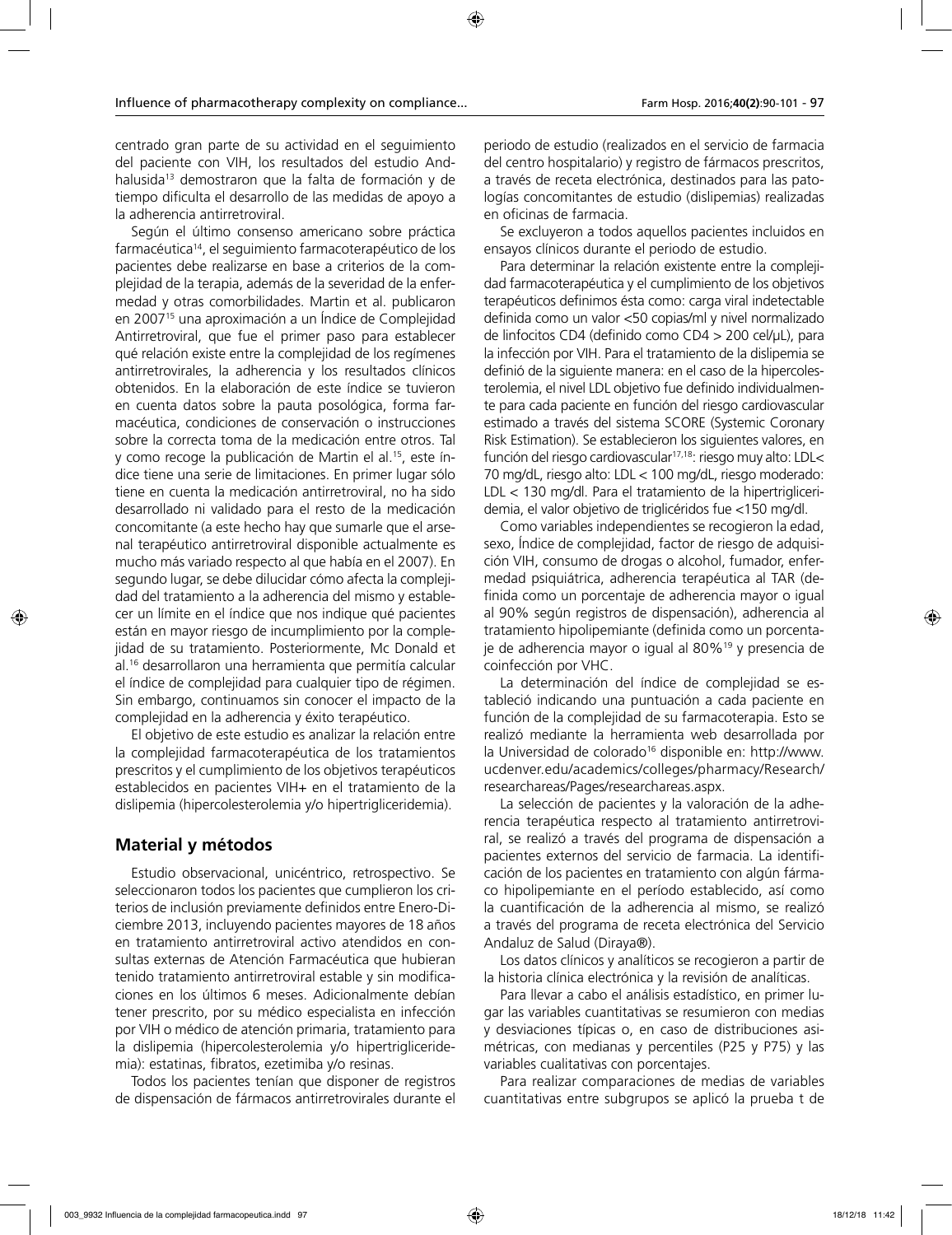Student para muestras independientes o la prueba no paramétrica U de Mann-Whitney en caso de distribuciones no normales. Si se obtuvieron diferencias significativas, se hallaron intervalos de confianza al 95% para diferencias de medias (o medianas en su caso). Por otro lado, para analizar las relaciones entre variables cualitativas se realizaron tablas de contingencia y se utilizó la prueba Chi-Cuadrado o bien, los métodos no asintóticos de Montecarlo y prueba Exacta. La interpretación de las tablas se efectuó mediante los residuos tipificados corregidos. Por último, y con el objetivo de encontrar factores pronósticos de mal cumplimiento, se realizó un modelo de regresión logística binaria tras un análisis univariante previo, el cuál identificó las variables independientes relacionadas con no alcanzar objetivos farmacoterapéuticos que fueron introducidas en el modelo multivariante para la selección final (el criterio de inclusión de variables en el multivariente fue aquellas que en el univariante presentasen un valor p<0,25).

Dado que la finalidad del estudio era realizar un modelo multivariante de regresión logística con el objeto de identificar variables independientes predictoras de cumplimiento de los objetivos farmacoterapéuticos marcados (sí/ no), el tamaño muestral fue determinado con la regla de Freeman, 10\*(k+1), donde k es el número de posibles variables predictoras. Como las variables predictoras eran 9, el tamaño muestral debería ser de 100 pacientes y si asumimos un 20% de pérdidas, sería de 120 pacientes.

El estudio fue aprobado por el comité de ética de la investigación biomédica de Andalucía.

#### **Resultados**

Un total de 89 pacientes fueron incluidos en el estudio. La mayoría de los pacientes fueron hombres (76,4%). Las características basales de los pacientes se muestran en la tabla 1. En cuanto al tipo de tratamiento hipolipemiante prescrito, el 86,5% de los pacientes recibían tratamiento con una estatina, el 10,1% con fibratos y el 3,4% con combinaciones de estatinas y fibratos.

El 56,2% de los pacientes cumplieron con los objetivos establecidos para el tratamiento de la dislipemia. En la tabla 2 se resumen las características basales de los pacientes en función del cumplimiento o no de los objetivos terapéuticos. Las características demográficas de los pacientes, vía de transmisión, consumo de drogas o alcohol, la presencia de enfermedad psiquiátrica o la coinfección por el VHC fueron similares en ambos grupos, no detectándose diferencias estadísticamente significativas. Por el contrario, la mediana del índice de complejidad, fue significativamente mayor en los pacientes que no cumplieron los objetivos terapéuticos (10,0 vs 14,7 p=0,027). Del mismo modo, el porcentaje de pacientes adherentes al tratamiento hipolipemiante fue significati-

| <b>Tabla 1.</b> Características basales de la población de estudio |  |  |  |
|--------------------------------------------------------------------|--|--|--|
|--------------------------------------------------------------------|--|--|--|

| Frecuencia                                            |
|-------------------------------------------------------|
|                                                       |
| 68 (76,4)                                             |
| 50,04 (45,79-56,41)                                   |
|                                                       |
| 47 (52,8)                                             |
| 42 (47.2)                                             |
| 7(7,9)                                                |
| 20(22,5)                                              |
| Presencia de trastorno psiguiátrico n (%)<br>14(15,7) |
| 37(41,6)                                              |
|                                                       |

ADVP: adicción a drogas por vía parenteral; VHC: virus de la hepatitis C.

vamente mayor en los pacientes que cumplían objetivos terapéuticos (40 vs 19; p=0,020).

Por otro lado, los resultados obtenidos del análisis multivariante (tabla 3) mostraron que tanto el índice de complejidad como la adherencia al tratamiento hipolipemiante se comportan como factores predictivos independientes del cumplimiento de objetivos terapéuticos establecidos para el tratamiento de la dislipemia.

El 67,0% de los pacientes cumplieron los objetivos establecidos para el tratamiento antirretroviral. Las características basales de los pacientes en función del cumplimiento o no de los objetivos fueron similares para la mayoría en función del cumplimiento o no de objetivos (tabla 4). El índice de complejidad medio fue superior en los pacientes que no cumplieron objetivos, sin embargo esta diferencia no alcanzó la significación estadística. En cuanto a la adherencia, el 82% de los pacientes fueron adherentes y no se encontraron diferencias estadísticamente significativas en el porcentaje de pacientes adherentes que cumplían objetivos y los que no.

## **Discusión**

En este estudio, la complejidad de la farmacoterapia y la adherencia al tratamiento hipolipemiante han sido identificados como factores predictivos del cumplimiento de los objetivos terapéuticos establecidos para el tratamiento de la dislipemia en pacientes VIH+ en TAR activo. Hasta ahora, la mayoría de los estudios realizados en pacientes VIH se han centrado de forma exclusiva en evaluar la adherencia al TAR, así como determinar factores asociados con el éxito del mismo. Sin embargo, la cronificación de la enfermedad y el incremento paulatino en el número de pacientes que presentan otras comorbilidades crónicas plantea la necesidad de adquirir una visión más global y hacer un seguimiento farmacoterapéutico de cada una de las patologías crónicas que éstos presenten y no centrarse exclusivamente en la medicación antirretroviral.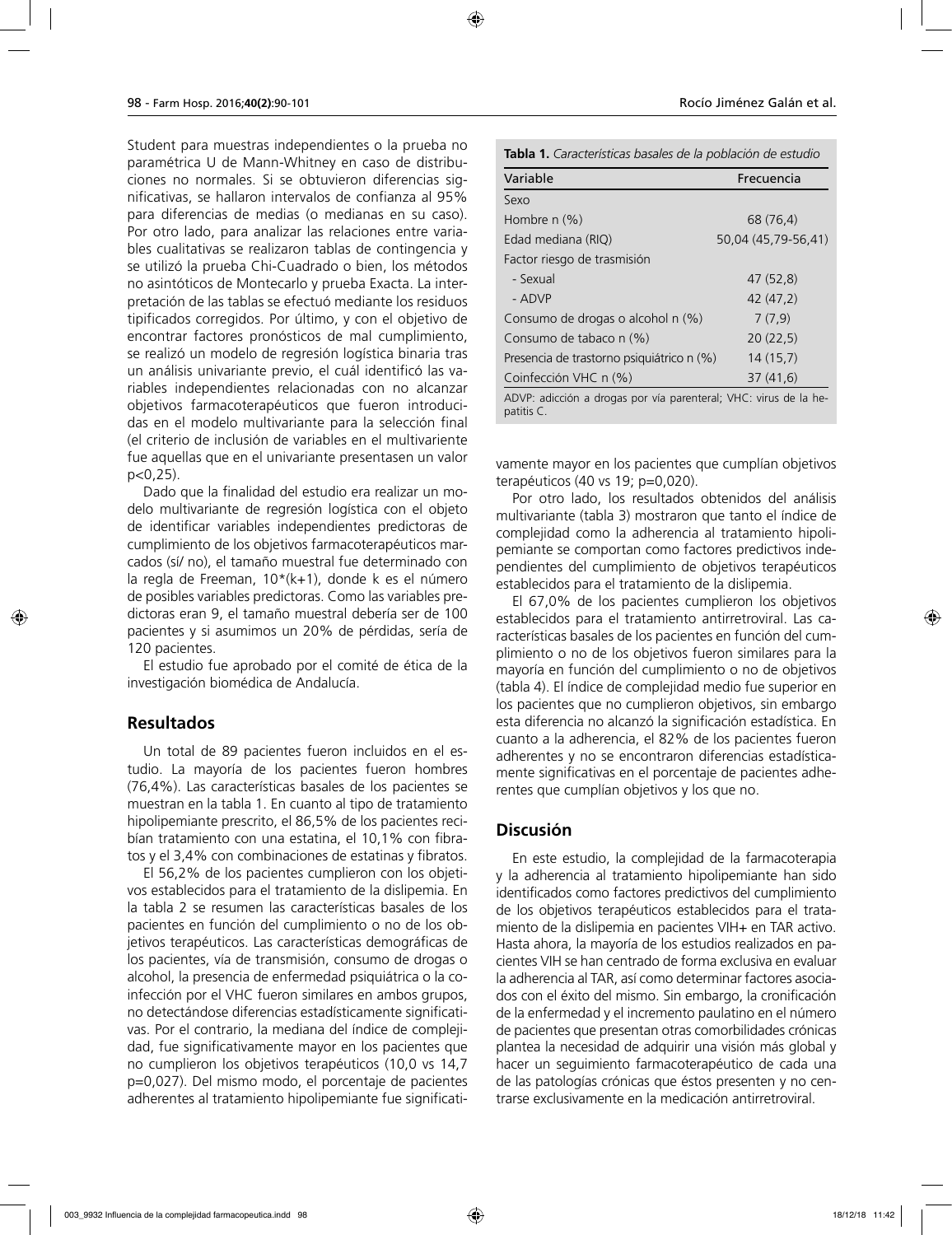| Variable                                                                              | Objectives met    | Objectives not met | <b>OR</b> | p (95% CI)      |
|---------------------------------------------------------------------------------------|-------------------|--------------------|-----------|-----------------|
| Sexo                                                                                  |                   |                    |           |                 |
| - Hombre $n(\%)$                                                                      | 36(72,0)          | 32(81,6)           | 1,77      | $0,3(0,6-4,8)$  |
| Edad mediana (IQR)                                                                    | 50,0 (46,4; 55,9) | 50,2 (45,4; 57,9)  | 1,0       | $0,9(0,9-1,0)$  |
| Factor riesgo adquisición VIH<br>- Sexual $n$ $(\%)$                                  | 28(56,0)          | 18(47,4)           | 1,4       | $0,4(0,6-3,2)$  |
| Consumo de alcohol o drogas n (%)                                                     | 1(2,6)            | 6(12)              | 0,5       | $0.5(0.6-4.7)$  |
| Consumo de tabaco n (%)                                                               | 9(18,0)           | 11(28,9)           | 1,1       | $0,8(0,3-3,9)$  |
| Enfermedad psiquiátrica n (%)                                                         | 8(16,0)           | 6(15,8)            | 0,9       | $0.9(0.3-3.1)$  |
| Coinfección VIH/VHC n (%)                                                             | 21(42,0)          | 16(42,1)           | 0,8       | $0,7(0,3-2,3)$  |
| Índice de complejidad mediana (IQR)                                                   | 10(6,7; 13,8)     | 14,7(9,7;18,5)     | 1,08      | $0,02(1,0-1,2)$ |
| Adherencia al tratamiento hipolipemiante                                              | 40 (80)           | 19 (50)            | 2,8       | $0,02(1,1-7,0)$ |
| OR: Odd ratio: ADVP: adicción a drogas por vía parenteral: IOR: Rango intercuartilico |                   |                    |           |                 |

**Tabla 2.** *Análisis univariante de los factores asociados con el cumplimiento de los objetivos terapéuticos establecidos en el tratamiento de la dislipemia*

OR: Odd ratio; ADVP: adicción a drogas por vía parenteral; IQR:Rango intercuartilico.

**Tabla 3.** *Análisis multivariante de factores predictivos independientes del cumplimiento de los objetivos terapéuticos establecidos en el tratamiento de la dislipemia*

| Variable                              | OR   | p (IC 95%)        |
|---------------------------------------|------|-------------------|
| Índice de complejidad                 |      | $0,007(1,0-1,2)$  |
| Adherencia tratamiento hipolipemiante | 6.04 | $0,001(2,0-17,6)$ |
| OR: Odd ratio.                        |      |                   |

**Tabla 4.** *Univariate analysis of the factors associated with compliance of the therapeutic objectives for antiretroviral treatment* 

| Variable                                  | Cumple objetivos  | No cumple objetivos | <b>OR</b> | $p($ IC 95%)      |
|-------------------------------------------|-------------------|---------------------|-----------|-------------------|
| Gender<br>Hombre $n$ $(\%)$               | 49 (71,6)         | 19(90,0)            | 3,5       | $0,1(0,7-16,9)$   |
| Edad mediana (RIQ)                        | 50,0 (46,4; 55,9) | 50,2 (45,3; 57,8)   | 1,04      | $0,09(0,99-1,08)$ |
| Factor riesgo adquisición VIH ADVP n (%)  | 30(44,8)          | 11(55,0)            | 1,5       | $0,4(0,5-4,1)$    |
| Consumo de alcohol o drogas n (%)         | 6(9,0)            | 1(5,0)              | 0,53      | $0,57(0,06-4,7)$  |
| Consumo de tabaco n (%)                   | 15(22,4)          | 4(20,0)             | 0,86      | $0,82(0,25-2,9)$  |
| Presencia de trastorno psiquiátrica n (%) | 12(17,9)          | 2(10,0)             | 0,5       | $0,4(0,1-2,4)$    |
| Coinfección por el VHC n (%)              | 28(41,8)          | 9(45,0)             | 1,1       | $0,79(0,42-5,1)$  |
| Índice de complejidad mediana (RIQ)       | 10,0(6,75;13,8)   | 14,7(9,7;18,5)      | 1,07      | $0,06(0,9-1,15)$  |
| Adherencia terapia antirretroviral n (%)  | 57(85,1)          | 16(80,0)            | 1,4       | $0,59(0,39-5,1)$  |

Por un lado, la polifarmacia considerada comúnmente como la toma de 5 o más medicamentos<sup>20</sup> ha sido asociada con un mayor riesgo de no adherencia en la población general<sup>21,22,23</sup> siendo considerada, actualmente, uno de los mayores retos en el seguimiento farmacoterapéutico a los pacientes VIH+, en paralelo al envejecimiento de la población<sup>24,25</sup>. Aunque en pacientes VIH+ ha sido menos estudiada, recientemente la polifarmacia ha sido asociada con una menor adherencia al TAR<sup>26</sup>. Sin embargo, el término polifarmacia hace referencia de forma exclusiva al número de medicamentos distintos

que toma el paciente. Por el contrario, el concepto de complejidad terapéutica es más preciso y, actualmente, ya disponemos de herramientas que nos permiten establecer de forma objetiva un valor numérico<sup>27,28</sup>. Aunque se ha identificado<sup>26</sup> que la complejidad del régimen terapéutico afecta de forma significativa a la adherencia al TAR, en nuestro estudio, fuimos más allá y determinamos la influencia de la complejidad en el control del VIH, no encontrando diferencias estadísticamente significativas; no obstante, debemos señalar que la complejidad terapéutica tiende a ser superior en los pacientes que no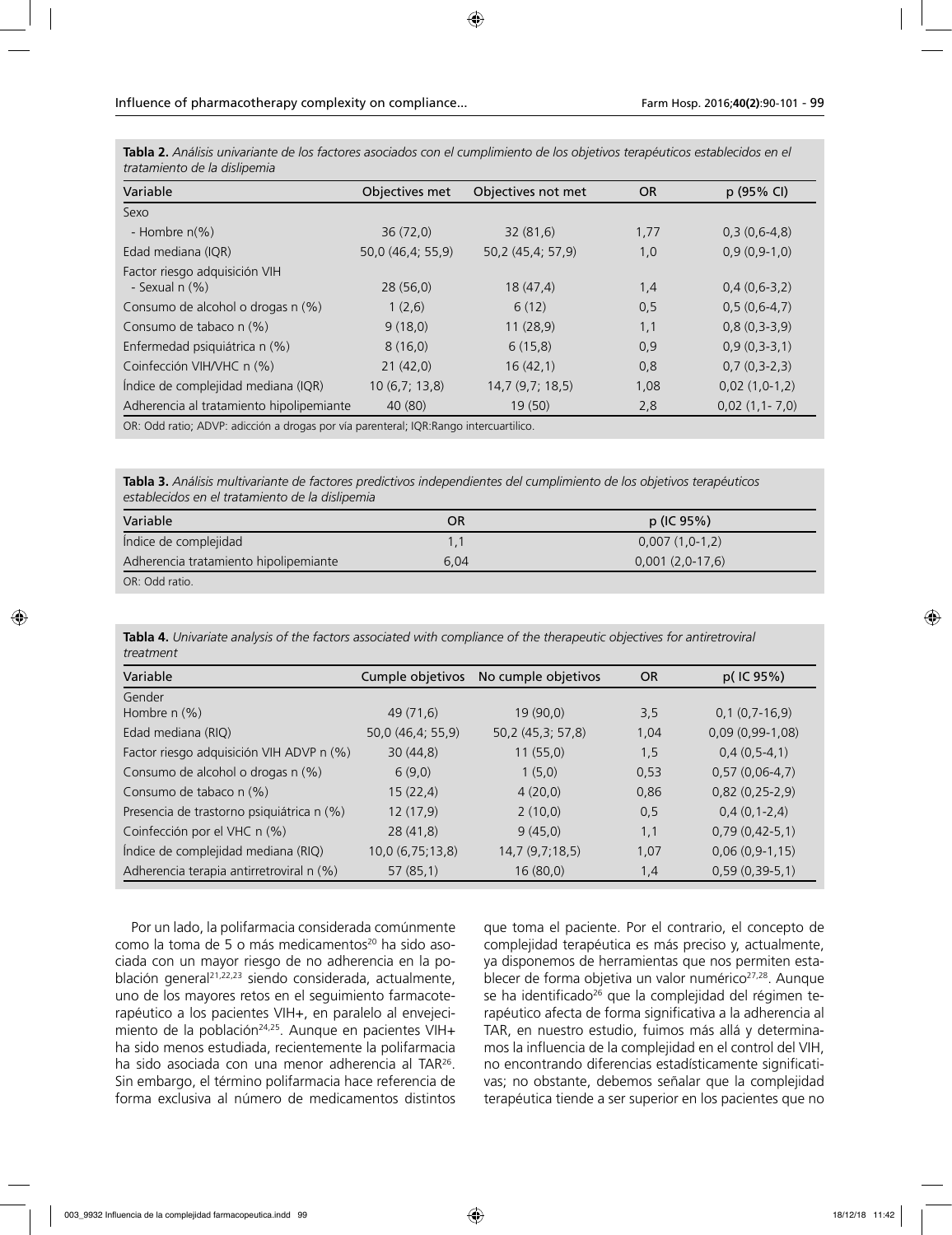presentaban control del VIH. Tampoco la adherencia fue asociada con el adecuado control del VIH. Quizás estos resultados pueden ser debidos a que la mayoría de los pacientes presentan un control adecuado del VIH.

 Por el contrario, casi la mitad de los pacientes no presentaban un control adecuado de la dislipemia. Estos resultados difieren con los encontrados en otro estudio realizado también en pacientes VIH10 ,donde el 75% de los pacientes tratados con hipolipemiantes cumplían objetivos terapéuticos, aunque hay que reseñar que éstos fueron más laxos que los empleados en nuestro estudio y debido a esto se puede justificar la diferencia hallada. En cuanto a su influencia en el control de la dislipemia, encontramos que el índice de complejidad sí fue significativamente mayor en aquellos que no cumplían objetivos para el tratamiento de esta patología. En la actualidad no hay estudios que hayan determinado la influencia de la complejidad de la terapia en el éxito terapéutico de la terapia hipolipemiante ni en pacientes VIH ni tampoco en población general.

También la adherencia al tratamiento hipolipemiante fue otro de los factores predictivos del éxito terapéutico29 . La tasa de adherencia al tratamiento hipolipemiante es similar a los resultados de un metaanálisis realizado en población no VIH donde la adherencia media fue del 46% . Por otro lado, aunque en nuestro estudio no determinamos si existe relación entre la complejidad y la adherencia al tratamiento hipolipemiante, existen trabajos publicados donde la complejidad fue asociada con una menor adherencia a este tipo de fármacos<sup>30,31</sup>. Sin embargo, uno de los principales aspectos que condicionan la posible comparación de los resultados encontrados en distintos estudios es la heterogeneidad en la forma de evaluar la complejidad terapéutica.

Todos estos resultados y su análisis sugieren la necesidad de realizar un seguimiento farmacoterapéutico más estrecho de toda la medicación concomitante que presenta el paciente y no solo del TAR. Además en nuestro estudio el índice de complejidad es identificado como un factor clave en el éxito de la terapia hipolipemiante, por lo que el cálculo del mismo puede constituir una herramienta esencial en el seguimiento farmacoterapéutico de los pacientes para poder estratificarlos y ofrecer así el nivel de atención farmacéutica adecuado a las necesidades individuales de los mismos.

En cuanto a las limitaciones del estudio, una de las principales se debe al diseño retrospectivo y unicéntrico del estudio. La ausencia de datos en algunos pacientes llevó a la exclusión de los mismos del estudio, y a no completar el tamaño muestral definido según la regla de Freeman. No obstante, a pesar de ello, los test estadísticos aplicados en el análisis multivariante, permitieron establecer la validez del análisis estadístico con la población incluida en el estudio (la prueba de Hosmer y Lemeshow (p=0,435) indica que los resultados son válidos y fiables). Por otro lado, no se tuvieron en cuenta factores que pueden influir en la consecución de objetivos terapéuticos respecto a la dislipemia como la dieta o el efecto concreto de algunos fármacos antirretrovirales frente a esta comorbilidad; así como tampoco se analizó el resto de medicación, distinta a la dirigida al tratamiento de la dislipemia o el VIH, que también influyen en la complejidad farmacoterapéutica. Finalmente, la determinación de la

de dispensación debido al diseño del estudio. A la luz de nuestros resultados, se sugiere la necesidad de desarrollar futuras líneas de investigación con el objetivo de conocer y profundizar, dentro del índice de complejidad farmacoterapéutico, cuáles son los puntos de corte que delimitan el éxito y el fracaso terapéutico. Igualmente es importante determinar qué factor o factores podrían ser útiles a la hora de seleccionar qué pacientes van a necesitar una atención farmacéutica más compleja e intensiva.

adherencia sólo pudo realizarse a través de los registros

En conclusión, mientras que la mayoría de los pacientes presentan un adecuado control del VIH, prácticamente la mitad de los pacientes VIH+, no cumplen objetivos terapéuticos de la dislipemia, especialmente aquellos con un índice de complejidad farmacoterapéutica más elevado.

# **Bibliografía**

- 1. D' Arminio Monforte A, Sabin CA, Phillips A, Sterne J, May M, Justice A, et al. The changing incidence of AIDS events in patients receiving highly active antiretroviral therapy. Arch Intern Med. 2005 Feb 28;165(4):416–23.
- 2. HIV-CAUSAL Collaboration, Ray M, Logan R, Sterne JAC, Hernández-Díaz S, Robins JM, et al. The effect of combined antiretroviral therapy on the overall mortality of HIV-infected individuals. AIDS Lond Engl. 2010 Jan 2;24(1):123–37.
- 3. Sterne JAC, Hernán MA, Ledergerber B, Tilling K, Weber R, Sendi P, et al. Long-term effectiveness of potent antiretroviral therapy in preventing AIDS and death: a prospective cohort study. Lancet. 2005 Aug 30;366(9483):378–84.
- 4. Antiretroviral Therapy Cohort Collaboration. Life expectancy of individuals on combination antiretroviral therapy in high-income countries: a collaborative analysis of 14 cohort studies. Lancet Lond Engl. 2008 Jul 26;372(9635):293–9.
- 5. Effros RB, Fletcher CV, Gebo K, Halter JB, Hazzard WR, Horne FM, et al. Aging and infectious diseases: workshop on HIV infection and aging: what is known and future research directions. Clin Infect Dis Off Publ Infect Dis Soc Am. 2008 Aug 15;47(4):542–53.
- 6. Grinspoon SK, Grunfeld C, Kotler DP, Currier JS, Lundgren JD, Dubé MP, et al. State of the science conference: Initiative to decrease cardiovascular risk and increase quality of care for patients living with HIV/AIDS: executive summary. Circulation. 2008 Jul 8;118(2):198–210.
- 7. Currier JS, Lundgren JD, Carr A, Klein D, Sabin CA, Sax PE, et al. Epidemiological evidence for cardiovascular disease in HIV-infected patients and relationship to highly active antiretroviral therapy. Circulation. 2008 Jul 8;118(2):e29–35.
- 8. Friis-Møller N, Thiébaut R, Reiss P, Weber R, Monforte AD, De Wit S, et al. Predicting the risk of cardiovascular disease in HIV-infected patients: the data collection on adverse effects of anti-HIV drugs study. Eur J Cardiovasc Prev Rehabil Off J Eur Soc Cardiol Work Groups Epidemiol Prev Card Rehabil Exerc Physiol. 2010 Oct;17(5):491–501.